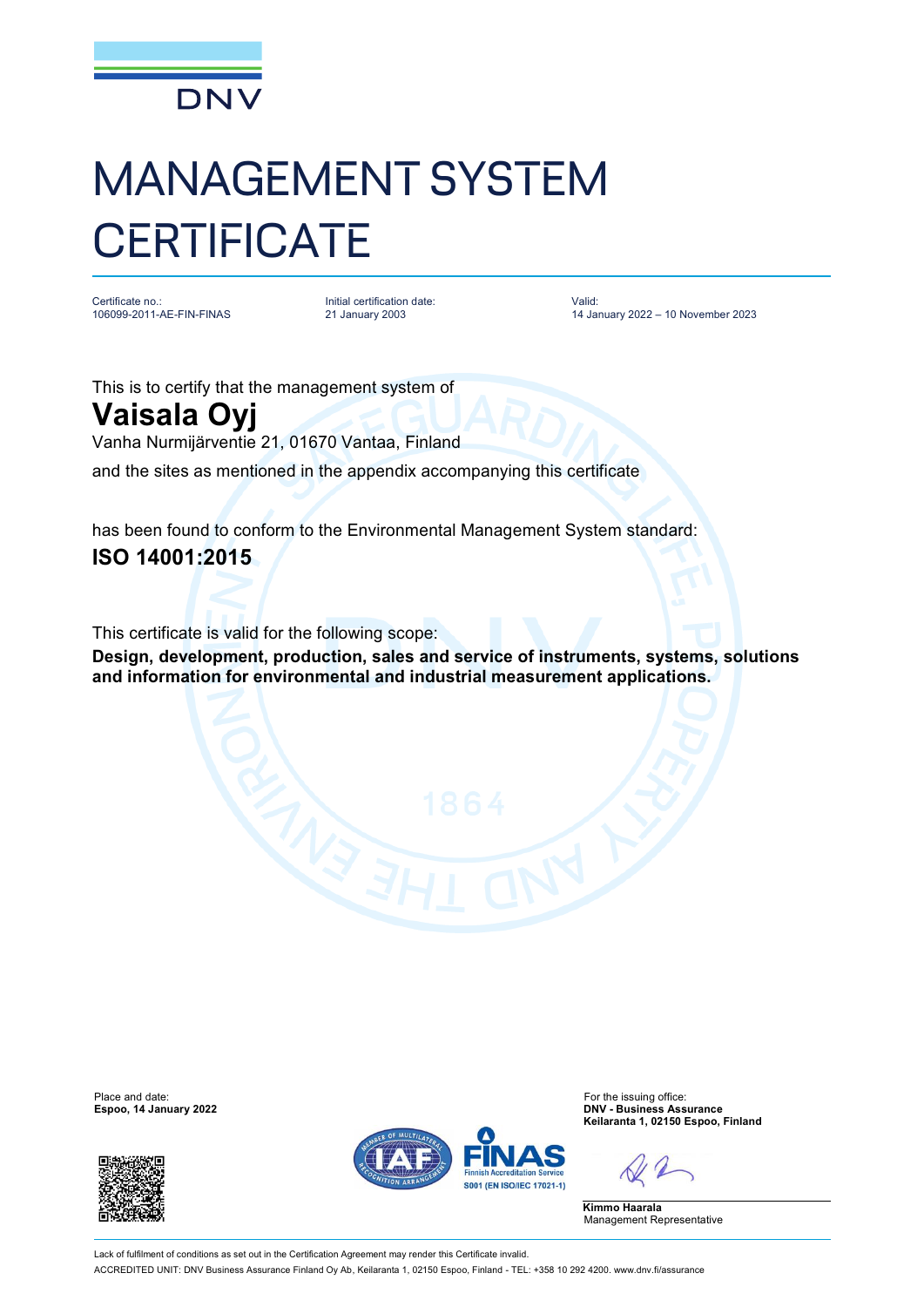

## **Appendix to Certificate**

## **Vaisala Oyj**

Locations included in the certification are as follows:

| <b>Site Name</b>                                 | <b>Site Address</b>                                                                                          | <b>Site Scope</b>                                                                                                                                                            |
|--------------------------------------------------|--------------------------------------------------------------------------------------------------------------|------------------------------------------------------------------------------------------------------------------------------------------------------------------------------|
| Vaisala Oyj                                      | Vanha Nurmijärventie 21, 01670 Vantaa,<br>Finland                                                            | Design, development, production, sales<br>and service of instruments, systems,<br>solutions and information for<br>environmental and industrial measurement<br>applications. |
| Vaisala Canada Inc. (Vancouver)                  | 200 - 15225 104 Ave, Surrey, BC, V3R<br>6Y8, Canada                                                          | Design, development, production, sales<br>and service of instruments, systems,<br>solutions and information for<br>environmental and industrial measurement<br>applications. |
| Vaisala China Ltd (Beijing)                      | No. 21, Xiao Yun Road, Dongsanhuan<br>Beilu Floor 2, EAS Building Chaoyang<br>District, Beijing China 100027 | Design, development, production, sales<br>and service of instruments, systems,<br>solutions and information for<br>environmental and industrial measurement<br>applications. |
| Vaisala France SAS                               | Tech Park 6A, Rue René Razel, 91400,<br>Saclay, France                                                       | Design, development, production, sales<br>and service of instruments, systems,<br>solutions and information for<br>environmental and industrial measurement<br>applications. |
| Vaisala GmbH (Hamburg)                           | Notkestraße 11, 22607 Hamburg,<br>Germany                                                                    | Design, development, production, sales<br>and service of instruments, systems,<br>solutions and information for<br>environmental and industrial measurement<br>applications. |
| Vaisala Inc. (Boston)                            | 10-D Gill Street, Woburn, MA, 01801, USA                                                                     | Design, development, production, sales<br>and service of instruments, systems,<br>solutions and information for<br>environmental and industrial measurement<br>applications. |
| Vaisala Inc. (Boulder Operations,<br>Louisville) | 194 South Taylor Avenue, Louisville, CO,<br>80027, USA                                                       | Design, development, production, sales<br>and service of instruments, systems,<br>solutions and information for<br>environmental and industrial measurement<br>applications. |
| Vaisala KK                                       | Jimbocho -Mitsui-Bldg. 16F, Kanda-<br>Jimbocho 1 Chome 105, Tokyo, 101-0051<br>Japan                         | Design, development, production, sales<br>and service of instruments, systems,<br>solutions and information for<br>environmental and industrial measurement<br>applications. |
| Vaisala Ltd, Vaisala Field Service               | 6230 Bishops Court, Solihull Parkway,<br>Birmingham Business Park, Birmingham,<br>B37 7YB, United Kingdom    | Design, development, production, sales<br>and service of instruments, systems,<br>solutions and information for<br>environmental and industrial measurement<br>applications. |

Lack of fulfilment of conditions as set out in the Certification Agreement may render this Certificate invalid. ACCREDITED UNIT: DNV Business Assurance Finland Oy Ab, Keilaranta 1, 02150 Espoo, Finland - TEL: +358 10 292 4200. [www.dnv.fi/assurance](http://www.dnv.fi/assurance)